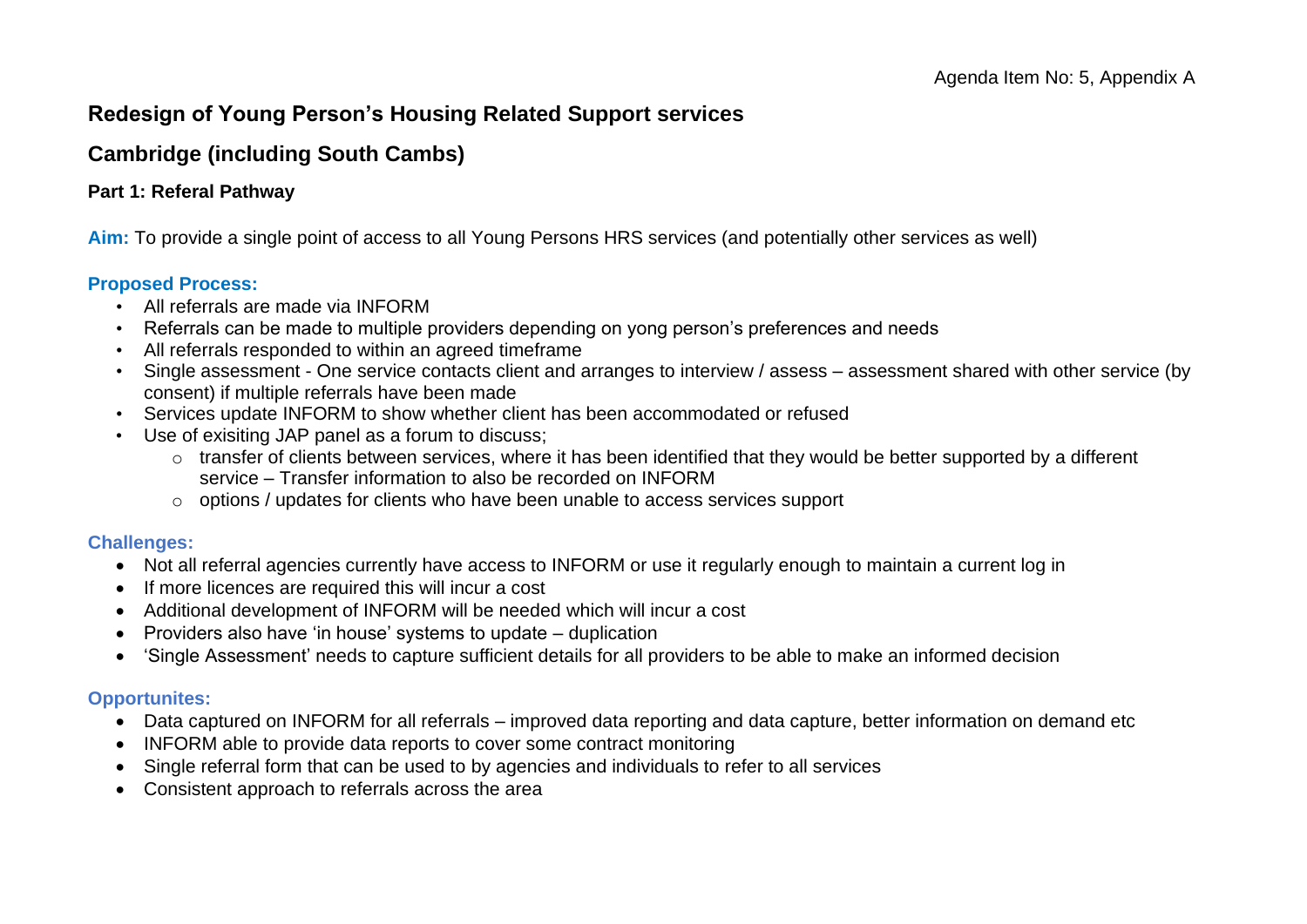

### **Part 2: Accommodation and Support**

Aim: To have a range of accommodation and support options for young people who are homeless or at risk of homelessness which;

- will be able to meet the varying needs of clients in the best way possible
- takes account of good practice
- helps to address gaps identified by the HRS review available

Range of services to include provision of support in designated accomodation and in the community.

### **Model:**

- Entry point depends on identified needs, client preferred service options and availability
- Flexibility for clients to move between higher and lower support options as needs change
- Staffed accommodation based services providing a range of options to meet varying needs. Support provided in different locations may be variable to allow a range of needs to be met within a single provision, but the overall range of supported accommodation must also be able to specifically provide the following;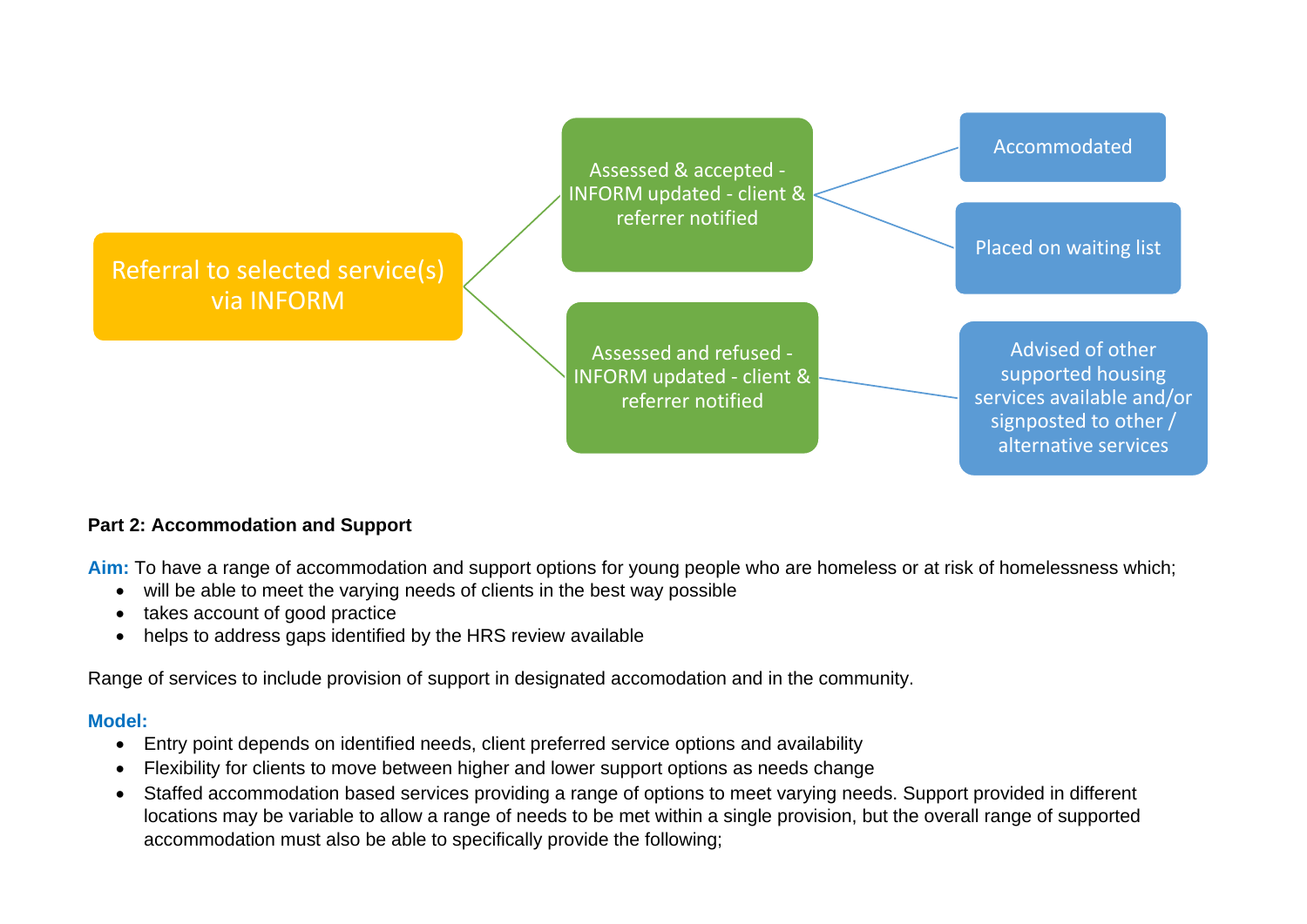- o Support for those with complex needs with access to 24hr support (not necessarily on site)
- o Provision of some 'female only' accommodation (could be a specific building or separate section of a larger building)
- 'Step down' and shared accommodation (variety of sizes and locations, single and mixed sex) to provide an opportunity to further develop independent living skills for those ready to move on and to provide an alternative to large hostel accommodation for those who need it
- Visiting Community Support Service that follows the client through step down and in to the community but can also offer support to those already living in the community e.g. support whilst living in the family home, with a relative or friend or in temporary accommodation. Team to include a navigator post to support LGBTQ+ clients across the service (part or full time).
- Flexible duration of stay/support to suit needs, but with a strong focus on 'move-on' and development of independence.

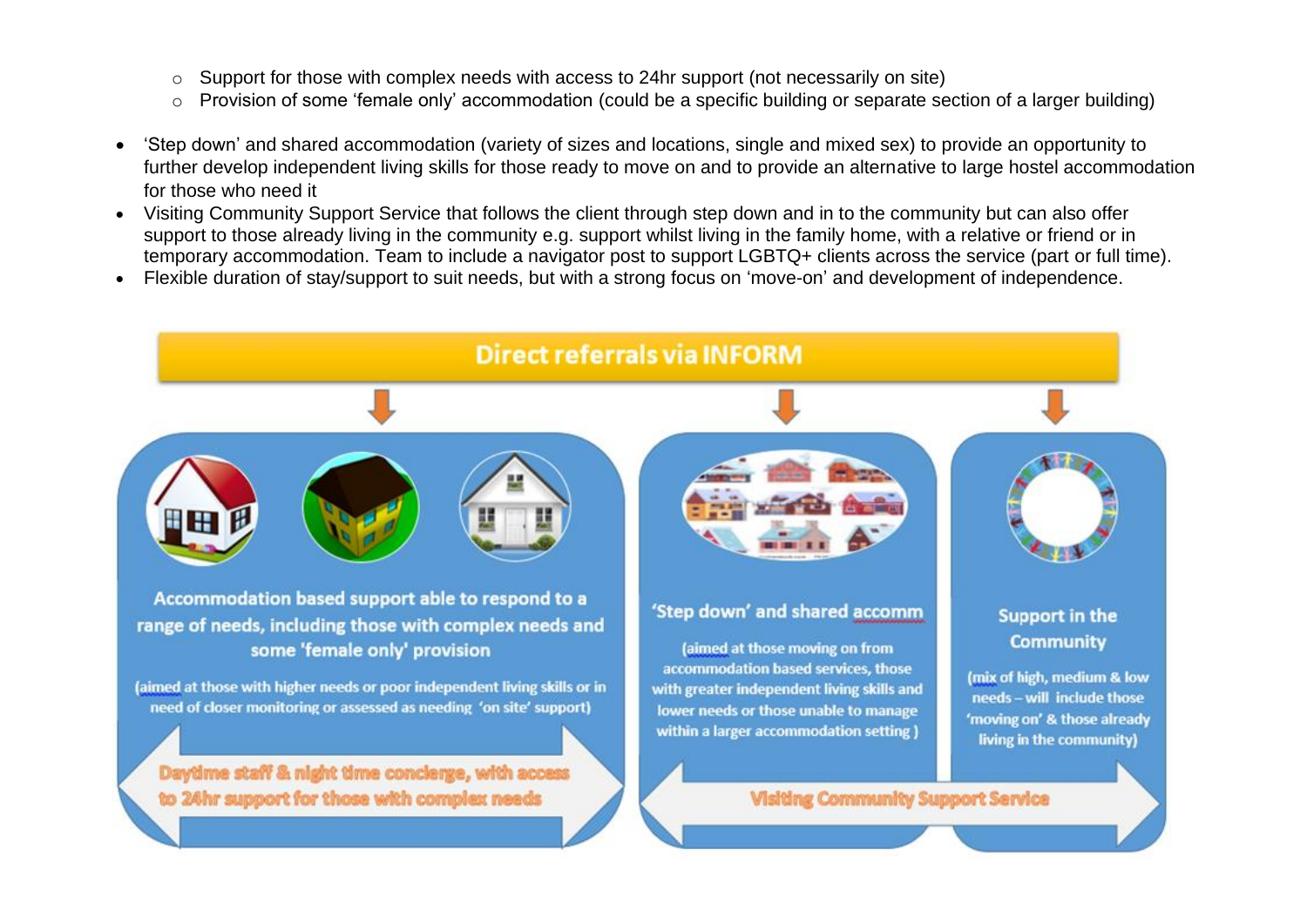# **Fenland / East Cambs / Hunts:**

**Aim:** To have a greater range of accommodation and support options for young people who are homeless or at risk of homelessness which;

- will be able to meet the varying needs of clients in the best way possible
- takes account of good practice
- helps to address gaps identified by the HRS review available

### **Referrals:**

- Referrals can be made to multiple providers depending on yong person's preferences and needs
- 'Single Assessment Process' Use of standardised assessment form and where multiple referrals have been made, one service contacts client and arranges to interview / assess – assessment then shared with other service (by consent)
- All referrals responded to within an agreed timeframe
- Use of a Panel as a forum to discuss;
	- o transfer of clients between services, where it has been identified that they would be better supported by a different service
	- $\circ$  options / updates for clients who have been unable to access services support

### **Model:**

- Entry point depends on identified needs, client preferred service options and availability
- Flexibility for clients to move between higher and lower support options as needs change
- Staffed accommodation based services providing a range of options to meet varying needs. Support provided in different locations may be variable to allow a range of needs to be met within a single provision, but the overall range of supported accommodation must also be able to specifically provide the following;
	- o Support for those with complex needs (preferably in more than 1 location) with access to 24hr support (not necessarily on site)
	- o Provision of some 'female only' accommodation (could be a specific building or separate section of a larger building preferably in more than 1 location)
- 'Step down' and shared accommodation (variety of sizes and locations, single and mixed sex) to provide an opportunity to further develop independent living skills for those ready to move on and to provide an alternative to large hostel accommodation for those who need it
- Flexible duration of stay/support to suit needs, but with a strong focus on 'move-on' and development of independence.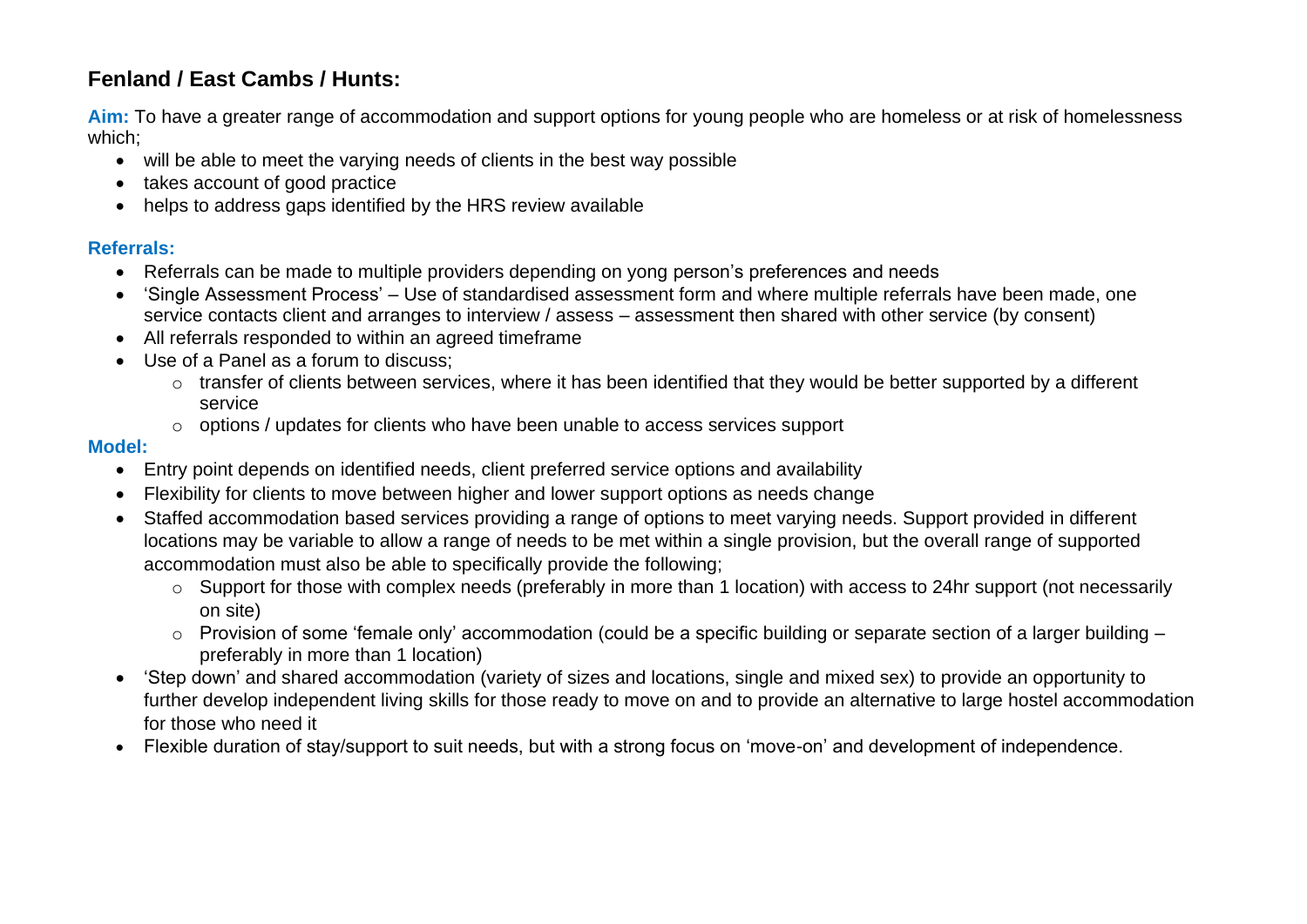# **Direct referrals - Single Assessment Process**



Accommodation based support able to respond to a range of needs, including those with complex needs and some 'female only' provision

(aimed at those with higher needs or poor independent living skills or in need of closer monitoring or assessed as needing 'on site' support)

Daytime staff & night time conderge, with access to 24hr support for those with complex needs



### 'Step down' and shared accomm

(aimed at those moving on from accommodation based services, those with greater independent living skills and lower needs or those unable to manage within a larger accommodation setting)

**Visiting Support Service**